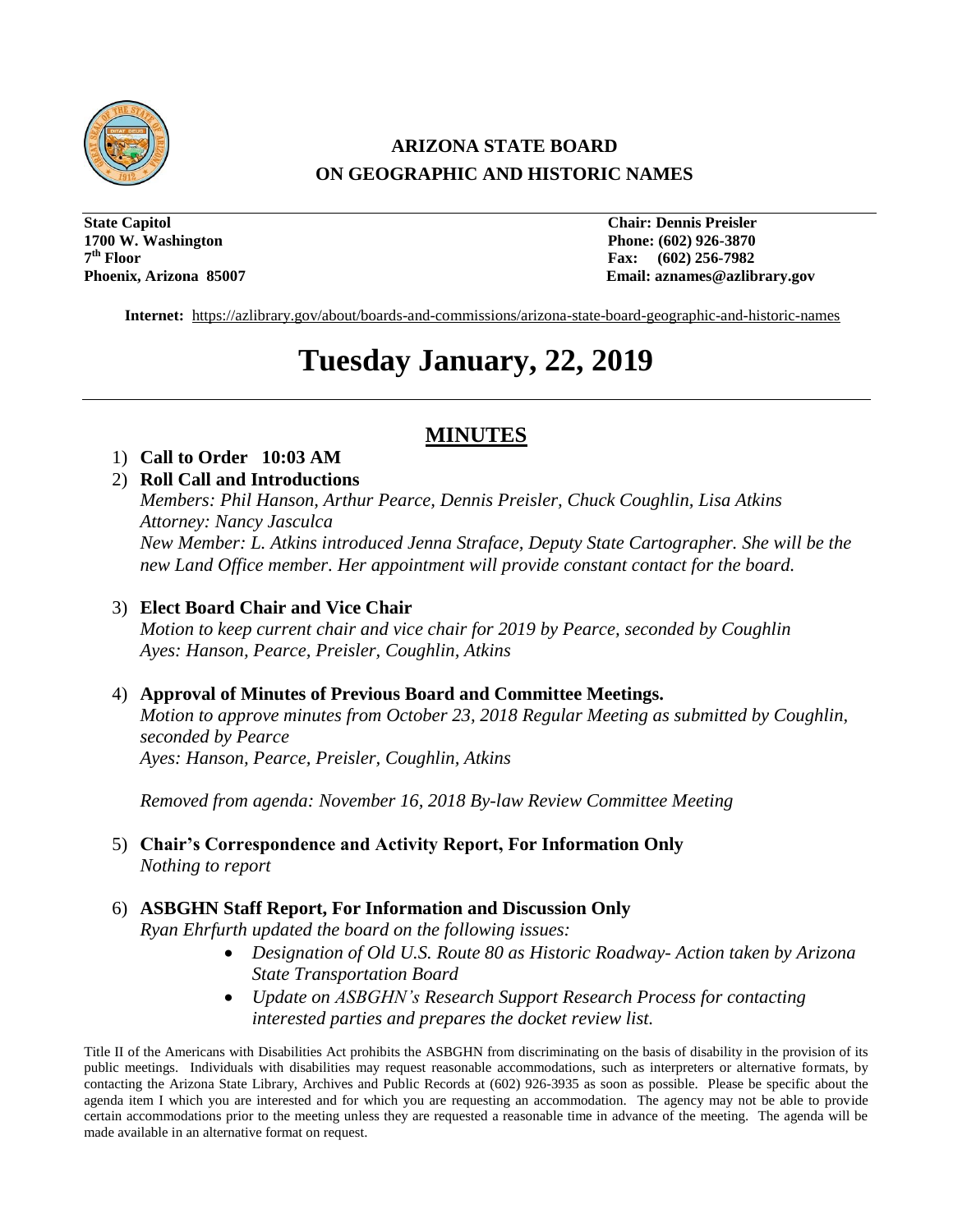- *United States Board on Geographic Names (BGN)-Action taken on ASBGHN approved dockets*
	- *Docket 2017-05 Walkabout Mesa – USBGN voted to not recognize the name for this geographic feature. The result will be that it would not show on any U.S. government geographic survey maps, but could show on a State map. The ASBGHN provides recommendations for the US maps. The board requested further input from the Attorney General's office as to the*  legal impact of a name approved by ASBHGN, if the USBGN can still *reject a proposal approved by ASBHGN.*
- *The Arizona Department of Transportation member resigned due to job change. Awaiting notice from the Director of the new appointee.*
- *According to Statute, the representative from a state university only serves for two years before it moves to the next institution. Northern Arizona University has been sent notice that it will need to make an appointment to the board.*

#### *7)* **Bylaws Review**

*The proposed by-laws were presented to the board. A motion was made to approve the proposed by-laws by Coughlin, seconded by Atkins. Ayes: Hanson, Pearce, Preisler, Coughlin, Atkins*

## 8) **Changes to BGN's Policy X: Tribal Geographic Names**

*Ryan Ehrfurth provided an update on changes to naming of features on Tribal land by the federal board. If a tribe proposed a name to a geographical feature on tribal nation land, the federal board will note the receipt of the request and automatically approve the request. The impact to the ASBGHN will be if an application is received then it would be automatically approved and sent along to the federal board as the board operates under the rules of the USBGN.* 

#### 9) **Sunset Review Update**

*No further information has been received as of the meeting.*

10) **Dockets- Review, discussion and possible action on the following dockets. The Board may take action designating the name requested in the docket or deferring action on the docket to a future meeting date to allow staff to further research the docket.**

#### **New Dockets**

*Member Atkins noted that none of the dockets listed have impact on state land.*

 **Docket 2018-02 Veterans' Bridge, proposed new name for an artificial bridge** *This item falls under place of historical significance. Councilman Remley from the City of Surprise spoke in support of the proposed name as there are no places of historical significance named in the city. Motion made to approve Docket 2018-02 to name Veterans' Bridge by Hanson, seconded by Atkins*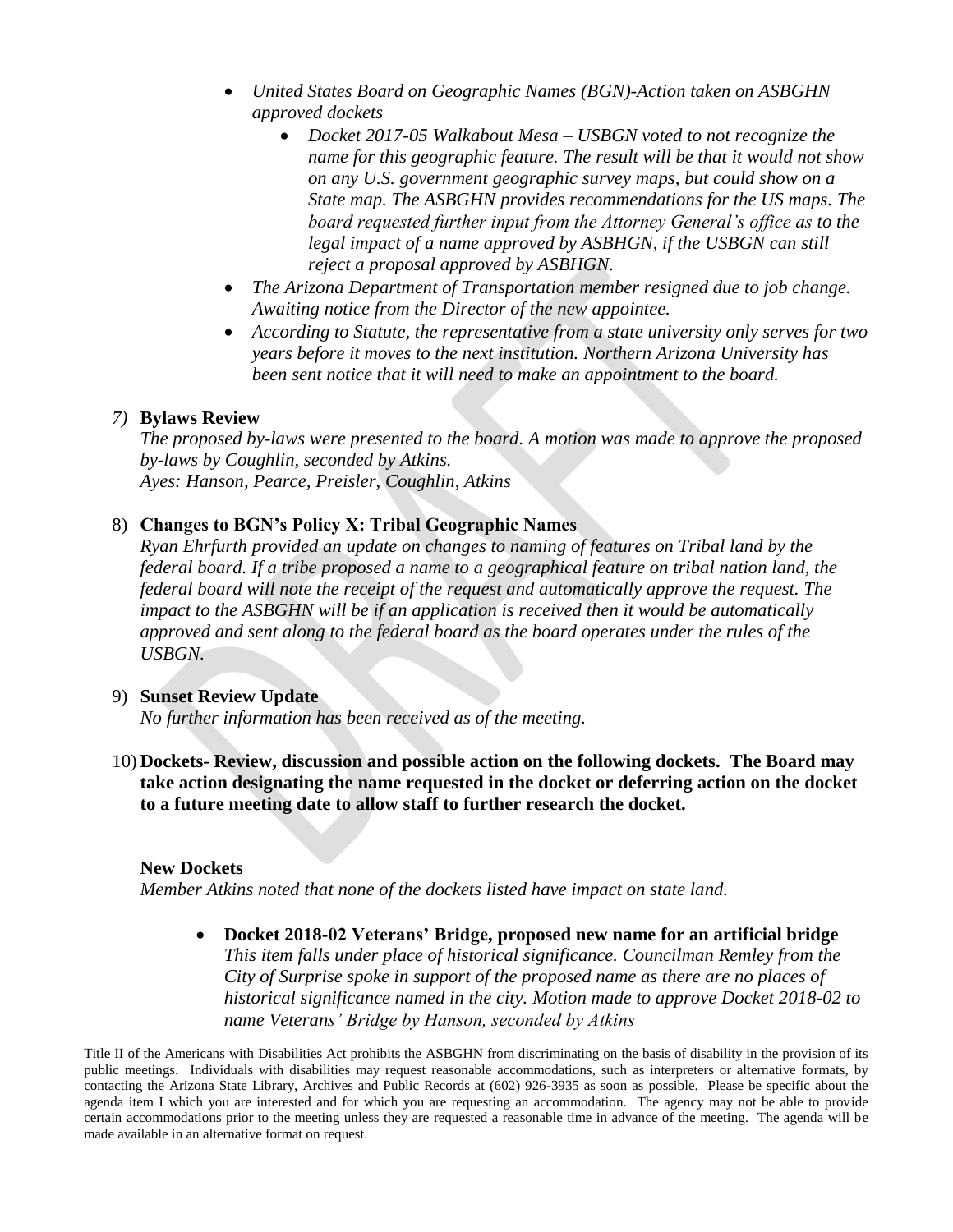*Ayes: Hanson, Pearce, Preisler, Coughlin, Atkins*

 **Docket 2018-03 Governor Rose Mofford Memorial Highway, proposed new name for a built highway**

*Ryan Ehrfurth provided a historical overview of the current docket; this is revision of the mile posts to be for the area. No new responses from interested parties. The applicant, Mr. Reveles spoke on the significance of the Governor Mofford traveling the route during her career working at the State of Arizona as a civil servant and elected official. The mile posts on the US 60 will be 250-240.5, then resuming at 214.5 to 200.*

*Motion made to approve Docket 2018-03, to name Governor Rose Mofford Highway under the mile posts 250-240.5, then 214.5 to 200 by Pearce, seconded by Hanson Ayes: Hanson, Pearce, Preisler, Coughlin, Atkins*

*Motion made to defer Dockets 2018-04, 05, 06, and 07 to the next meeting and ask staff to reach out to the Senator Peshlakai or her designate, to come to speak on the applications by Coughlin, seconded by Pearce. Ayes: Hanson, Pearce, Preisler, Coughlin, Atkins*

- **Docket 2018-04 Navajo Code Talker Highway, proposed new name for a built highway**
- **Docket 2018-05 Hopi Code Talker Highway, proposed new name for a built highway**
- **Docket 2018-06 Native American Veterans Highway, proposed new name for a built highway**
- **Docket 2018-07 Native American Women Veterans Highway, proposed new name for a built highway**
- **Docket 2018-08 Wildcat Wash, proposed new name for a geographic feature** *This feature is a wash and has been designated the longest fork. The students at New River Elementary School cross over this wash daily as it bisects the school property. Motion made to approve Docket 2018-08 to name Wildcat Wash by Coughlin, seconded by Pearce. Ayes: Hanson, Pearce, Preisler, Coughlin, Atkins*

#### 11) **Suggested Future Agenda Items, For Discussion Only**

Board members may wish to suggest a topic or topics to be placed on a future Board meeting agenda. The below list is not intended to be an exhaustive list of items that may be placed on a future agenda:

*Docket 2018-09 Robert A. Vaughan Expressway Attorney General information on board naming geographic features and when it is denied by the federal board.*